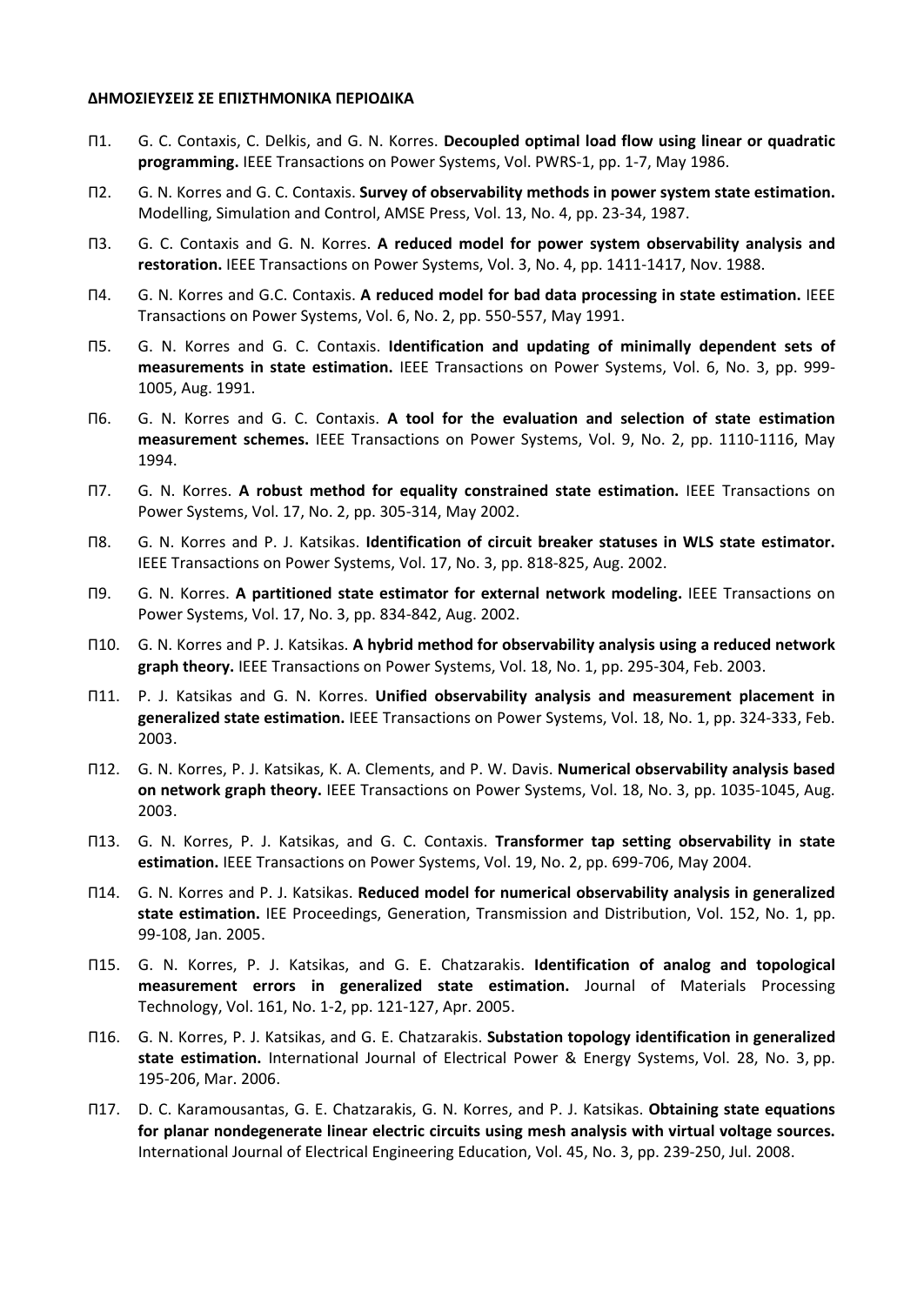- Π18. C. A. Apostolopoulos and G. N. Korres. **Real-time implementation of digital relay models using MATLAB/SIMULINK and RTDS.** European Transactions on Electrical Power, [Vol. 20, No. 3, p](http://onlinelibrary.wiley.com/doi/10.1002/etep.v20:3/issuetoc)p. 290- 305, Apr. 2010.
- Π19. G. N. Korres. **A robust algorithm for power system state estimation with equality constraints.** IEEE Transactions on Power Systems, Vol. 25, Νo. 3, pp. 1531-1541, Aug. 2010.
- Π20. C. A. Apostolopoulos and G. N. Korres. **A novel algorithm for locating faults on transposed/untransposed transmission lines without utilizing line parameters.** IEEE Transactions on Power Delivery, Vol. 25, No. 4, pp. 2328-2338, Oct. 2010.
- Π21. G. N. Korres and C. A. Apostolopoulos. **Precise fault location algorithm for double circuit transmission lines using unsynchronized measurements from two anti-parallel ends.** IET Generation, Transmisson & Distribution, Vol. 4, No. 7, pp. 824-835, Jul. 2010.
- Π22. G. N. Korres. **A distributed multi-area state estimation.** IEEE Transactions on Power Systems, Vol. 26, Νo. 1, pp. 73-84, Feb. 2011.
- Π23. A. G. Madureira, J. C. Pereira, N. J. Gil, J. A. Pecas Lopes, G. N. Korres, and N. D. Hatziargyriou. **Advanced control and management functionalities for multi-microgrids.** European Transactions on Electrical Power, Special Issue: Microgrids and Energy Management, [Vol. 21, Νο. 2, p](http://onlinelibrary.wiley.com/doi/10.1002/etep.v21.2/issuetoc)p. 1159-1177, Mar. 2011.
- Π24. G. N. Korres, N. D. Hatziargyriou, and P. J. Katsikas. **State estimation in multi-microgrids**. European Transactions on Electrical Power, Special Issue: Microgrids and Energy Management, [Vol. 21, Νο. 2,](http://onlinelibrary.wiley.com/doi/10.1002/etep.v21.2/issuetoc)  pp. 1178-1199, Mar. 2011.
- Π25. G. N. Korres. **An integer-arithmetic algorithm for observability analysis of systems with SCADA and PMU measurements.** Electric Power Systems Research, Vol. 81, No. 7, pp. 1388-1402, Mar. 2011.
- Π26. G. N. Korres and N. M. Manousakis. **State estimation and bad data processing for systems including PMU and SCADA measurements.** Electric Power Systems Research, Vol. 81, Νο. 7, pp. 1514-1524, Apr. 2011.
- Π27. C. A. Apostolopoulos and G. N. Korres. **Method for exact compensation of voltage and current phasors computed by orthogonal finite impulse response filters during frequency variations.** [Electric Power Components and Systems,](http://www.ingentaconnect.com/content/tandf/uemp) Vol. 39, No. 6, pp. 526-547, Apr. 2011.
- Π28. C. A. Apostolopoulos and G. N. Korres. **A novel fault-location algorithm for double-circuit transmission lines without utilizing line parameters.** IEEE Transactions on Power Delivery, Vol. 26, No. 3, pp. 1467-1478, Jul. 2011.
- Π29. G. N. Korres. **A Gram matrix-based method for observability restoration,"** IEEE Transactions on Power Systems, vol. 26, no. 4, pp. 2569-2571, Nov. 2011.
- Π30. G. N. Korres. **Observability analysis based on Echelon form of a reduced dimensional Jacobian matrix.** IEEE Transactions on Power Systems, Vol. 26, No. 4, pp. 2572-2573, Nov. 2011.
- Π31. G. N. Korres and N. M. Manousakis. **A state estimator including conventional and synchronized phasor measurements.** Computers and Electrical Engineering (Elsevier), Vol. 38, Νο. 2, pp. 294-305, Jan. 2012.
- Π32. N. M. Manousakis, G. N. Korres, and P. S. Georgilakis. **Taxonomy of PMU placement methodologies.** IEEE Transactions on Power Systems, Vol. 27, No. 2, pp. 1070-1077, May 2012.
- Π33. G. N. Korres and N. M. Manousakis. **State estimation and observability analysis for phasor measurement unit measured systems.** IET Generation, Transmisson, and Distribution, Vol. 6, No. 9, pp. 902-913, Sep. 2012.
- Π34. G. N. Korres and T. A. Alexopoulos. **A constrained ordering for solving the equality constrained state estimation**. IEEE Transactions on Power Systems, Vol. 27, No. 4, pp. 1998-2005, Nov. 2012.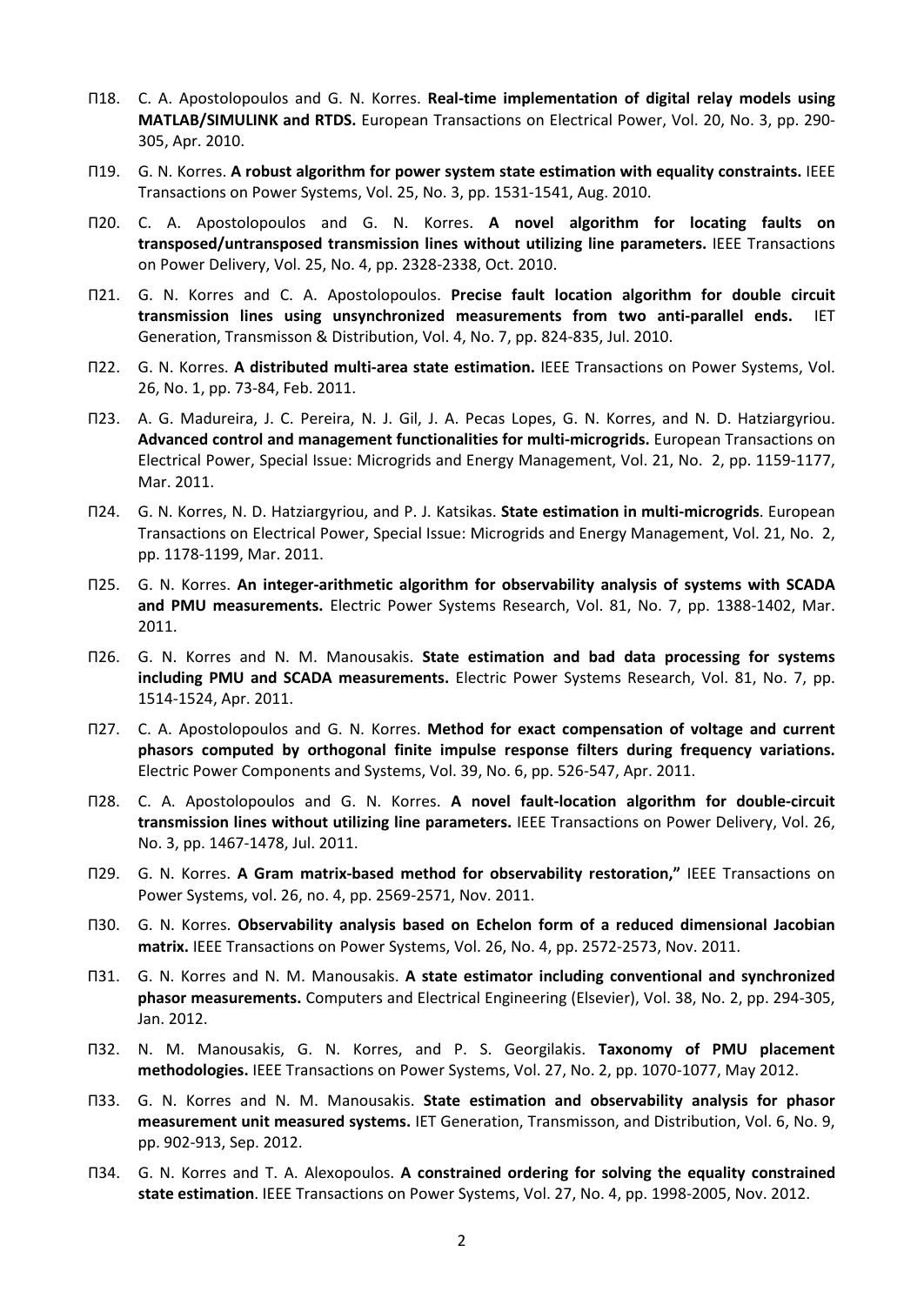- Π35. C. A. Apostolopoulos and G. N. Korres. **Accurate fault location algorithm for double-circuit series compensated lines using a limited number of two-end synchronized measurements.** International Journal of Electrical Power and Energy Systems, Vol. 42, No. 1, pp. 495-507, Nov. 2012.
- Π36. G. N. Korres. **Observability and criticality analysis in state estimation based on integer preserving gaussian elimination.** International Transactions on Electrical Energy Systems, [Vol. 23,](https://onlinelibrary.wiley.com/toc/20507038/2013/23/3) No. 3, pp. 405-422, Apr. 2013.
- Π37. N. C. Koutsoukis, N. M. Manousakis, P. S. Georgilakis, and G. N. Korres. **Numerical observability method for optimal phasor measurement units placement using recursive Tabu search method.** IET Generation, Transmisson & Distribution, Vol. 7, No. [4](https://ieeexplore.ieee.org/xpl/tocresult.jsp?isnumber=6530977), pp. 347-356, Apr. 2013.
- Π38. N. M. Manousakis and G. N. Korres. **A weighted least squares algorithm for optimal PMU placement.** IEEE Transactions on Power Systems, Vol. 28, No. 3, pp. 3499-3500, Aug. 2013.
- Π39. G. N. Korres, A. Tzavellas, and E. Galinas. **A distributed implementation of multi-area power system state estimation on a cluster of computers.** Electric Power Systems Research, Vol. 102, pp. 20-32, Sep. 2013.
- Π40. G. N. Korres and N. M. Manousakis. **Observability analysis and restoration for systems with conventional and phasor measurements.** International Transactions on Electrical Energy Systems, [Vol. 23,](https://onlinelibrary.wiley.com/toc/20507038/2013/23/8) No. 8, pp. 1548-1566, Nov. 2013.
- Π41. [N. P. Theodorakatos,](https://onlinelibrary.wiley.com/action/doSearch?ContribAuthorStored=Theodorakatos%2C+Nikolaos+P) [N. M. Manousakis,](https://onlinelibrary.wiley.com/action/doSearch?ContribAuthorStored=Manousakis%2C+Nikolaos+M) and [G. N. Korres.](https://onlinelibrary.wiley.com/action/doSearch?ContribAuthorStored=Korres%2C+George+N) **A sequential quadratic programming method for contingency-constrained phasor measurement unit placement.** International Transactions on Electrical Energy Systems, Vol. 25, No. 12, pp. 3185-3211, Dec. 2015.
- Π42. [N. P. Theodorakatos,](https://www.tandfonline.com/author/Theodorakatos%2C+Nikolaos+P) [N. M. Manousakis,](https://www.tandfonline.com/author/Manousakis%2C+Nikolaos+M) and [G. N. Korres.](https://www.tandfonline.com/author/Korres%2C+George+N) **Optimal placement of phasor measurement units with linear and non-linear models.** [Electric Power Components and Systems,](https://www.tandfonline.com/toc/uemp20/current)  Vol. 43, No. [4](https://www.tandfonline.com/toc/uemp20/43/4), pp. 357-373, Feb. 2015.
- Π43. [G. N. Korres,](https://digital-library.theiet.org/search?value1=&option1=all&value2=George+N.+Korres&option2=author) [N. M. Manousakis,](https://digital-library.theiet.org/search?value1=&option1=all&value2=Nikolaos+M.+Manousakis&option2=author) [T. C. Xygkis,](https://digital-library.theiet.org/search?value1=&option1=all&value2=Themistoklis+C.+Xygkis&option2=author) and [J. Löfberg.](https://digital-library.theiet.org/search?value1=&option1=all&value2=Johan+L%c3%b6fberg&option2=author) **Optimal phasor measurement unit placement for numerical observability in the presence of conventional measurements using semidefinite programming.** IET Generation, Transmisson & Distribution, Vol. [9, No. 15,](https://digital-library.theiet.org/content/journals/iet-gtd/9/15) pp. 2427-2436, Nov. 2015.
- Π44. J. Zhao, G. Zhang, K. Das, G. N. Korres, N. M. Manousakis, A. K. Sinha, and Z. He. **Power system realtime monitoring by using PMU-based robust state estimation method.** IEEE Transactions on Smart Grid, Vol. 7, No. 1, pp. 300-309, Jan. 2016.
- Π45. N. M. Manousakis and G. N. Korres. **Optimal PMU placement for numerical observability considering fixed channel capacity**−**A semidefinite programming approach.** IEEE Transactions on Power Systems, Vol. 31, Νο. [4](https://ieeexplore.ieee.org/xpl/tocresult.jsp?isnumber=7463573) , pp. 3328-3329. Jul. 2016.
- Π46. [T. A. Alexopoulos, N. M. Manousakis, and](https://ieeexplore.ieee.org/author/37085868097) [G. N. Korres.](https://ieeexplore.ieee.org/author/37271439000) **Fault location observability using phasor measurements units via semidefinite programming.** IEEE Access, Vol. 4, pp. 5187-5195, Aug. 2016.
- Π47. V. A. Papaspiliotopoulos, G. N. Korres, and N. D. Hatziargyriou. **An adaptive protection infrastructure for modern distribution grids with distributed generation.** Cigre Science & Engineering, Vol. 7, pp. 125-132, Feb. 2017.
- Π48. V. A. Papaspiliotopoulos, G. N. Korres, and N. G. Maratos. **A novel quadratically constrained quadratic programming method for optimal coordination of directional overcurrent relays.** [IEEE](https://ieeexplore.ieee.org/xpl/RecentIssue.jsp?punumber=61)  [Transactions on Power Delivery,](https://ieeexplore.ieee.org/xpl/RecentIssue.jsp?punumber=61) Vol. 32, No. [1,](https://ieeexplore.ieee.org/xpl/tocresult.jsp?isnumber=7828064) pp. 3-10, Feb. 2017.
- Π49. [V. A. Papaspiliotopoulos, G. N. Korres,](https://ieeexplore.ieee.org/author/37085694496) [V. A. Kleftakis, N. D. Hatziargyriou.](https://ieeexplore.ieee.org/author/38541392100) **Hardware-in-the-loop design and optimal setting of adaptive protection schemes for distribution systems with distributed generation.** [IEEE Transactions on Power Delivery,](https://ieeexplore.ieee.org/xpl/RecentIssue.jsp?punumber=61) Vol. 32, No. [1,](https://ieeexplore.ieee.org/xpl/tocresult.jsp?isnumber=7828064) pp. 393-400, Feb. 2017.
- Π50. V. A. Papaspiliotopoulos, G. N. Korres, and N. D. Hatziargyriou. **Adverse impact of distributed generation on protection of the Hellenic MV network – Recommendations for protection scheme upgrade.** CIRED Open Access Proceedings Journal, Vol. 1, pp. 934–938, Oct. 2017.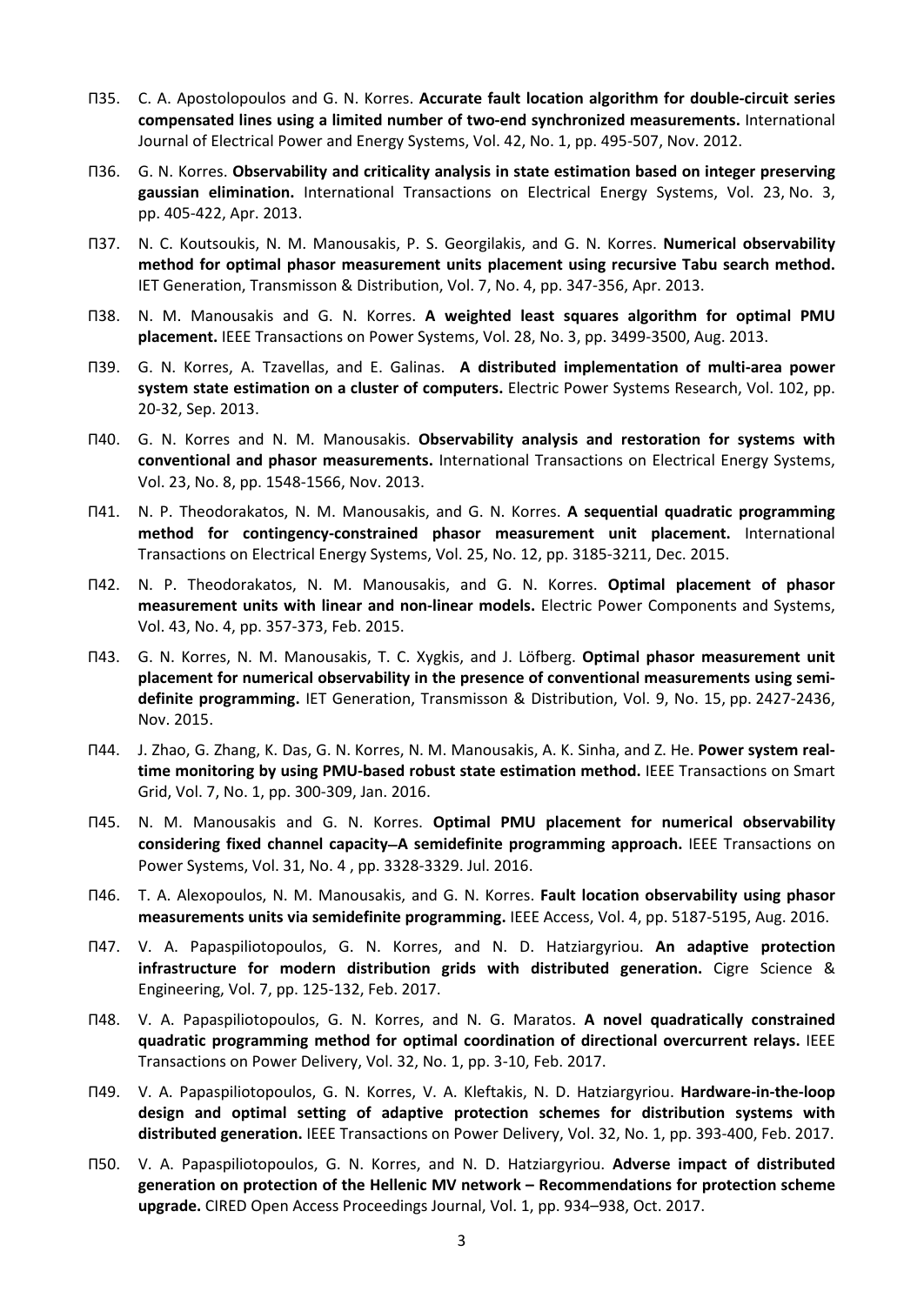- Π51. T. C. Xygkis and G. N. Korres. **Optimized measurement allocation for power distribution systems using mixed integer SDP.** [IEEE Transactions on Instrumentation and Measurement,](https://ieeexplore.ieee.org/xpl/RecentIssue.jsp?punumber=19) Vol. 66, No. [11,](https://ieeexplore.ieee.org/xpl/tocresult.jsp?isnumber=8062934) pp. 2967-2976, Nov. 2017.
- Π52. [T. C. Xygkis,](https://ieeexplore.ieee.org/author/37085870830) [G. N. Korres,](https://ieeexplore.ieee.org/author/37271439000) and [N. M. Manousakis.](https://ieeexplore.ieee.org/author/38228170500) **Fisher information based meter placement in distribution grids via the D-optimal experimental design.** [IEEE Transactions on Smart Grid,](https://ieeexplore.ieee.org/xpl/RecentIssue.jsp?punumber=5165411) Vol. 9, No. [2,](https://ieeexplore.ieee.org/xpl/tocresult.jsp?isnumber=8293963) pp. 1452-1461, Mar. 2018.
- Π53. [V. A. Papaspiliotopoulos and G. N. Korres.](https://ieeexplore.ieee.org/author/37085694496) **A peculiar property of double-phase-to-ground faults in the presence of fault resistance.** [IEEE Transactions on Power Delivery,](https://ieeexplore.ieee.org/xpl/RecentIssue.jsp?punumber=61) Vol. 33, No. [4](https://ieeexplore.ieee.org/xpl/tocresult.jsp?isnumber=8356689), pp. 2044- 2046, Aug. 2018.
- Π54. N. M. Manousakis and G. N. Korres. **A hybrid power system state estimator using synchronized and unsynchronized sensors.** International Transactions on Electrical Energy Systems, [Vol. 28,](https://onlinelibrary.wiley.com/toc/20507038/2018/28/8) No. [8,](https://onlinelibrary.wiley.com/toc/20507038/2018/28/8) pp. 1-19, Aug. 2018.
- Π55. N. M. Manousakis and G. N. Korres. **An advanced measurement placement method for power system observability using semidefinite programming.** [IEEE Systems Journal,](https://ieeexplore.ieee.org/xpl/RecentIssue.jsp?punumber=4267003) Vol. 12, No. [3,](https://ieeexplore.ieee.org/xpl/tocresult.jsp?isnumber=8444857) pp. 2601-2609, Sep. 2018.
- Π56. [V. A. Papaspiliotopoulos and G. N. Korres.](https://ieeexplore.ieee.org/author/37085694496) **Innovative solution for overcurrent relay coordination studies in power delivery networks using optimisation techniques.** [The Journal of Engineering,](https://ieeexplore.ieee.org/xpl/RecentIssue.jsp?punumber=7864294) Vol. 2018, No. [15,](https://ieeexplore.ieee.org/xpl/tocresult.jsp?isnumber=8502939) pp. 1103-1108, Oct. 2018.
- Π57. [A. M.Tsimtsios, G. N.Korres, a](https://www.sciencedirect.com/science/article/pii/S0142061518310305#!)nd [V. C. Nikolaidis.](https://www.sciencedirect.com/science/article/pii/S0142061518310305#!) **A pilot-based distance protection scheme for meshed distribution systems with distributed generation.** International Journal of Electrical Power & Energy Systems, [Vol. 105,](https://www.sciencedirect.com/science/journal/01420615/105/supp/C) pp. 454-469, Feb. 2019.
- Π58. N. M. Manousakis and G. N. Korres. **Optimal allocation of phasor measurement units considering various contingencies and measurement redundancy.** [IEEE Transactions on Instrumentation and](https://ieeexplore.ieee.org/xpl/RecentIssue.jsp?punumber=19)  [Measurement,](https://ieeexplore.ieee.org/xpl/RecentIssue.jsp?punumber=19) Early Access. DOI: [10.1109/TIM.2019.2932208.](https://doi.org/10.1109/TIM.2019.2932208)

## **ΑΝΑΚΟΙΝΩΣΕΙΣ ΣΕ ΠΡΑΚΤΙΚΑ ΣΥΝΕΔΡΙΩΝ**

- Σ1. G. C. Contaxis and G. N. Korres. **Qualitative study of state estimator measurement system.** Proceedings of the IASTED International Conference, Measurement, Signal Processing and Control (MECO'86), pp. 22-26, Taormina, Italy, Sep. 1986.
- Σ2. G. N. Korres and G. C. Contaxis. **Numerical identification of islands in state estimation.** Proceedings of the IASTED International Conference, Measurement, Signal Processing and Control (MECO'86), pp. 81-85, Taormina, Italy, Sep. 1986.
- Σ3. G. C. Contaxis and G. N. Korres. **Restoration of observability in power system state estimation.** Proceedings of the IEEE Mediterranean Electrotechnical Conference (MELECON' 87), pp. 571-575, Rome, 24-26 Mar. 1987.
- Σ4. G. C. Contaxis and G. N. Korres. **An integrated package for power system state estimation.**  Proceedings of the 1st Luso-Afro-Brazilian Workshop, Oporto, Portugal, pp. 1-12, Mar. 1991.
- Σ5. G. N. Korres and G. C. Contaxis. **A heuristic approach for the selection of state estimation measurement schemes.** Proceedings of the IEEE Mediterranean Electrotechnical Conference (MELECON' 91), Ljubliana, pp. 1-4, May 1991.
- Σ6. G. C. Contaxis, K. Perrakis, J. Kabouris, G. N. Korres, and S. Vassos. **Optimization of power exchanges between interconnected systems.** Proceedings of the IEEE/NTUA Power Tech Conference, Vol. II, pp. 975-979, Athens, Greece, Sep. 1993.
- Σ7. S. Vassos, G. Korres, and E. Panagiotarea. **Enhancements of the WASP model.** Proceedings of the International Atomic Energy Agency (IAEA) Workshop: Recent experience in the use of IAEA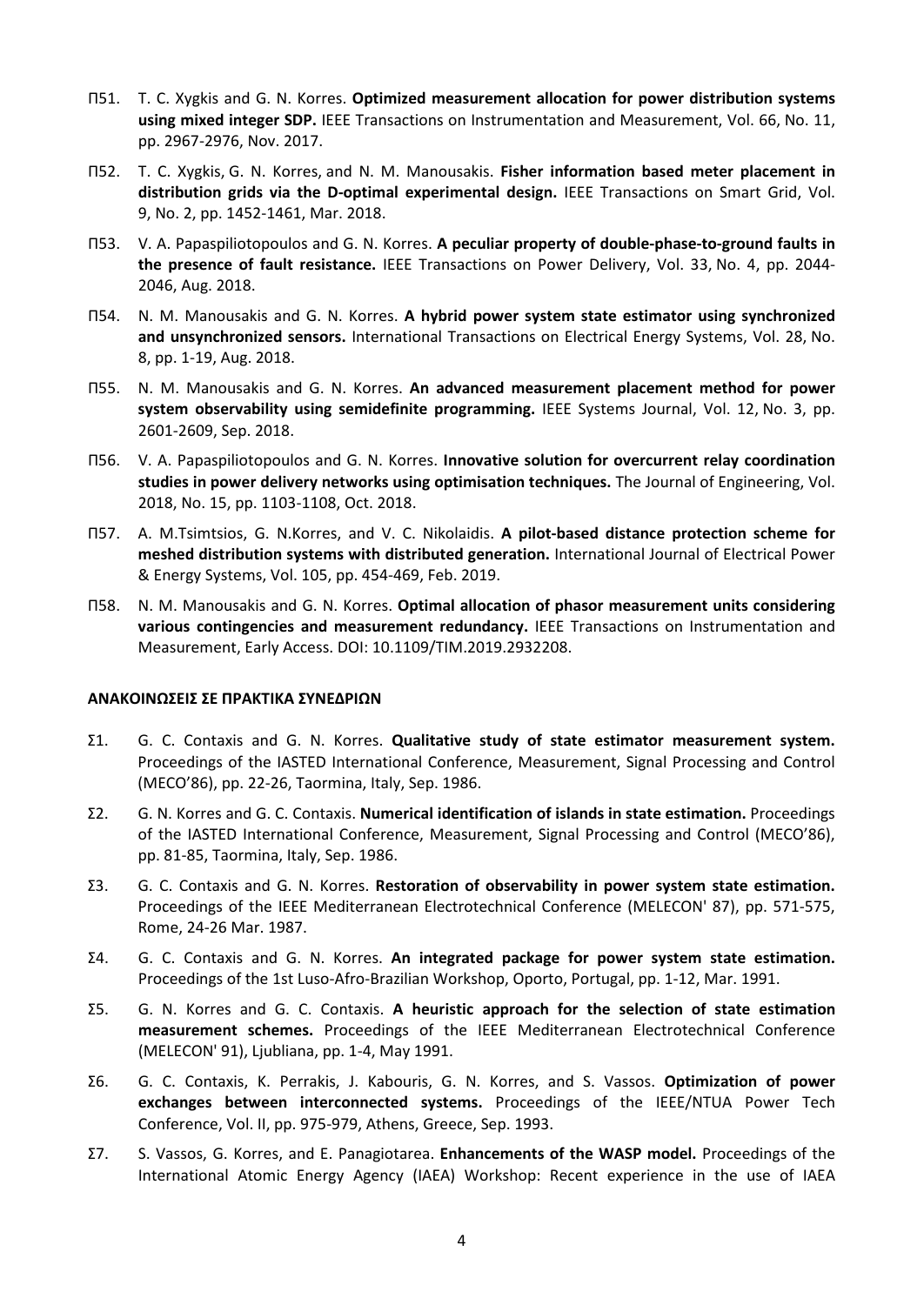planning methodologies for energy, electricity and nuclear power planning among Member States of Europe, the Middle East and North Africa, Budapest, Hungary, 18-22 Jul. 1994, pp. 13-144.

- Σ8. G. C. Contaxis, K. Perrakis, J. Kabouris, G. Korres, and S. Vassos. **Environmental impacts arising from electricity interchanges between Greece and neighbouring countries.** International Symposium on Electricity, Health and the Environment: Comparative Assessment in Support of Decision Making, Vienna, Austria, pp. 1-13, 16-19 Oct. 1995.
- Σ9. Γ. Κονταξής, Ι. Καμπούρης, Κ. Περράκης, Γ. Κορρές, και Σ. Βάσσος. **Προγραμματισμός ανταλλαγών ισχύος μεταξύ διασυνδεδεμένων συστημάτων ηλεκτρικής ενέργειας.** Πρακτικά Συνόδου CIGRE, Αθήνα, 23-24 Νοεμβρίου 1995, pp. 1-14.
- Σ10. G. C. Contaxis, K. Perrakis, J. Kabouris, G. Korres, and S. Vassos. **The effect of environmental emissions on electricity interchanges between interconnected systems.** Proceedings of the 8th Mediterranean Electrotechnical Conference (MELECON '96), Bari, Italy, 13-16 May 1996, pp. 889- 892.
- Σ11. G. C. Contaxis, K. Perrakis, J. Kabouris, G. Korres, and S. Vassos. **POWEREX: A tool for analyzing operation and planning of interconnected power systems.** Proceedings of the Tesla III Millenium Conference, Belgrade, Yugoslavia, 15-18 Oct. 1996, pp. 1-10.
- Σ12. Γ. Κονταξής, Κ. Βουρνάς, Γ. Κορρές, Γ. Μάνος, Α. Βλάχος, Ν. Πεππές, και Α. Αρβανιτάκης. **Πρόγραμμα προσομοίωσης της επανεπιτάχυνσης των κινητήρων του ηλεκτρικού δικτύου ΕΛΔΑ.** Πρακτικά Συνόδου CIGRE, Αθήνα, 4-5 Δεκεμβρίου 1997 και Ρόδος, 14-15 Μαϊου, 1998, pp. 417- 428.
- Σ13. Γ. Κορρές και Σ. Βάσσος. **Εφαρμογή μοντέλων ενεργειακής ζήτησης στην ανάπτυξη Ηλεκτρικών Συστημάτων Παραγωγής.** Πρακτικά Συνόδου CIGRE, Αθήνα, 4-5 Δεκεμβρίου 1997 και Ρόδος, 14-15 Μαΐου, 1998, pp. 405-416.
- Σ14. Γ. Κονταξής, Κ. Περράκης, Ι. Καμπούρης, και Γ. Κορρές. **Eπιπτώσεις της απελευθέρωσης της αγοράς ενέργειας στην εκμετάλλευση των διασυνδέσεων.** Εισήγηση για την Διημερίδα του ΤΕΕ, "Το Νέο Θεσμικό Πλαίσιο των Συστημάτων Ηλεκτρικής Ενέργειας", Θεσσαλονίκη, Φεβρουάριος 1998, pp. 1- 15.
- Σ15. Γ. Κορρές και Κ. Ντελκής. **Τιμολογιακή πολιτική και διαχείριση ζήτησης μεγάλων βιομηχανικών καταναλωτών.** Πρακτικά Συνόδου CIGRE, Αθήνα, 2-3 Δεκεμβρίου 1999, pp. 181-192.
- Σ16. G. N. Korres, G. C. Contaxis, and N. Ginis. **A three phase load flow program for industrial power system analysis.** Proceedings of the IEEE Power Tech '99 Conference, Budapest, Hungary, 29 Aug. -2 Sep. 1999, pp. 1-6.
- Σ17. G. N. Korres and G. C. Contaxis. **Application of a reduced model to a distributed State Estimator.** Proceedings of the 2000 IEEE PES Winter Meeting, Singapore, vol. 2, pp. 999-1004, Jan. 2000.
- Σ18. G. Korres, G. Contaxis, and P. Katsikas. **Detailed representation of substations in Power System State Estimation.** Proceedings of the 10th IEEE Mediterranean Electrotechnical Conference (MELECON 2000), Cyprus, Vol. III, pp. 1177-1180, 29-31 May 2000.
- Σ19. G. N. Korres and G. C. Contaxis. **External system monitoring based on a reduced state estimation model.** Proceedings of the IEEE Power Tech Conference, Porto, Portugal, pp. 1-6, 10-13 Sep. 2001.
- Σ20. G. N. Korres. **A hybrid state estimator based on measurement system decomposition.** Proceedings of the IEEE Power Tech 2001 Conference, Porto, Portugal, pp. 1-6, 10-13 Sep. 2001.
- Σ21. G. N. Korres and P. Katsikas. **Real-time monitoring of network topology through analog measurements.** Proceedings of the IEEE Power Tech 2001 Conference, Porto, Portugal, pp. 1-6, 10- 13 Sep. 2001.
- Σ22. Π. Κάτσικας και Γ. Κορρές. **Εκτίμηση τοπολογίας υποσταθμών στα κέντρα ελέγχου ενέργειας.** Πρακτικά Συνόδου CIGRE, Αθήνα, 11-12 Απριλίου 2002, pp. 223-231.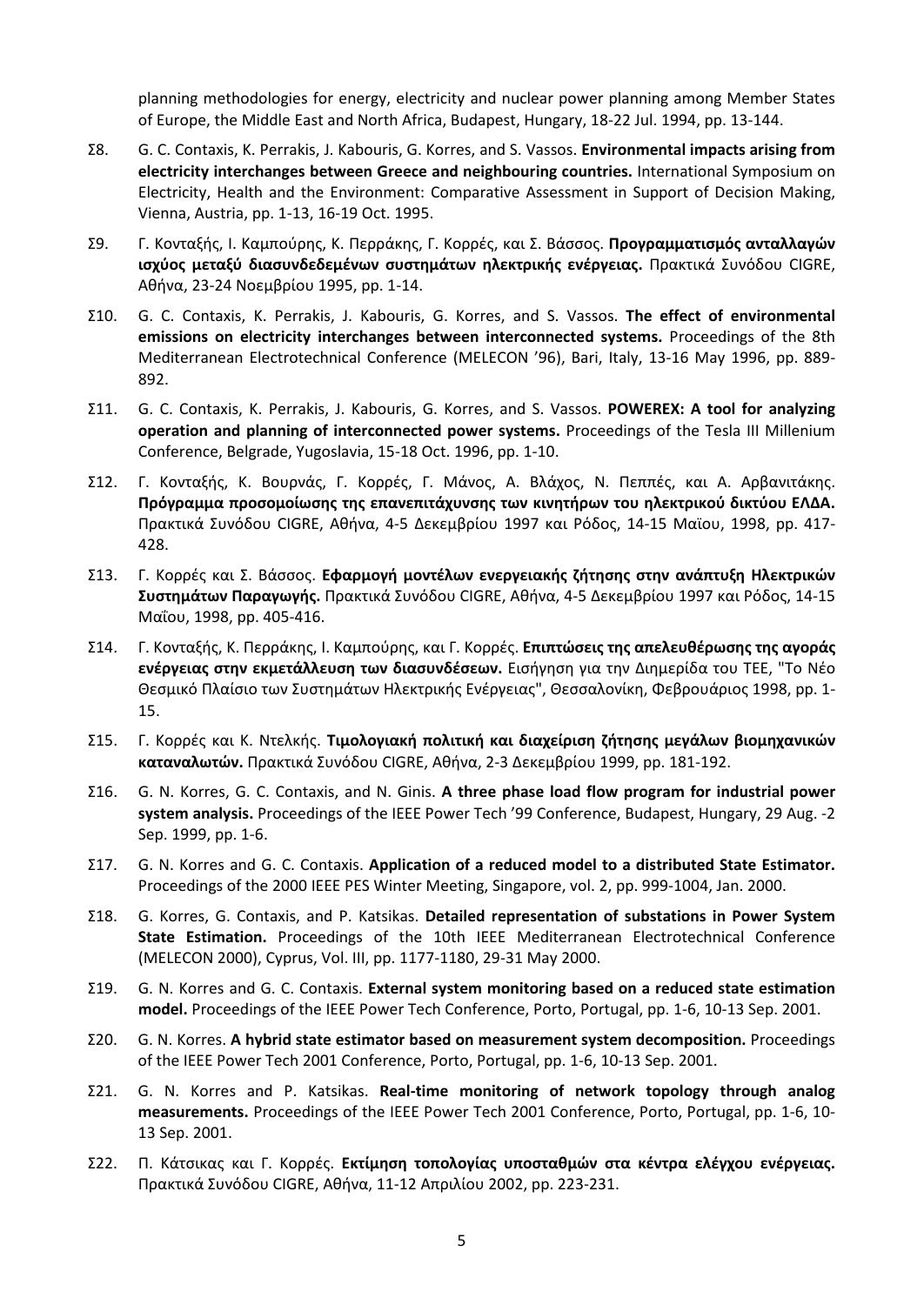- Σ23. G. N. Korres and P. Katsikas. **A new approach for circuit breaker status identification in generalized state estimation.** Proceedings of the 14-th Power Systems Computation Conference (PSCC), Sevilla, Spain, pp. 1-7, 24-28 Jun. 2002.
- Σ24. G. N. Korres. **A decentralized state estimator for monitoring multi-area power systems.** Proceedings of the Probabilistic Methods Applied to Power Systems (PMAPS 2002), Naples, Italy, 22-26 Sep. 2002, pp. 81-86.
- Σ25. P. J. Katsikas and G. N. Korres. **A numerical observability algorithm based on graph theory.** Proceedings of the Probabilistic Methods Applied to Power Systems (PMAPS 2002), Naples, Italy, 22-26 Sep. 2002, pp. 87-92.
- Σ26. E. G. Contaxi, G. C. Contaxis, and G. N. Korres. **An integrated environment for multi-area generation production simulation.** Proceedings of the 3rd Mediterranean Conference and Exhibition on Power Generation, Transmission, Distribution and Energy Conversion (MedPower 2002), Athens, 4-6 Nov. 2002, pp. 1-6.
- Σ27. G. N. Korres, T. Girgis, P. J. Katsikas, N. D. Hatziargyriou, and P. A. Forsyth. **A SCADA system based on a real time digital simulator.** Proceedings of the 3rd Mediterranean Conference and Exhibition on Power Generation, Transmission, Distribution and Energy Conversion (MedPower 2002, Athens, Greece, 4-6 Nov. 2002, pp. 1-7.
- Σ28. P. J. Katsikas and G. N. Korres. **A unified approach for observability analysis of substation measurement models.** Proceedings of the 3rd Mediterranean Conference and Exhibition on Power Generation, Transmission, Distribution and Energy Conversion (MedPower 2002), Athens, 4-6 Nov. 2002, pp. 1-6.
- Σ29. G. N. Korres, P. J. Katsikas, and G. E. Chatzarakis. **On-Line Transformer Tap Setting Estimation.** Proceedings of the 3rd Japanese-Mediterannean Workshop on Applied Electromagnetic Engineering for Magnetic and Superconducting Materials and 3rd Workshop on Superconducting Flywheels (JAPMED 2003), Athens, Greece, 19-21 May 2003, pp. 109-100.
- Σ30. P. Katsikas, G. Korres, and G. Contaxis. **Observability analysis and estimation of transformer tap settings.** Proceedings of the IEEE PowerTech Conference, Bologne, Italy, 23-26 Jun. 2003, pp. 1-7.
- Σ31. Γ. N. Κορρές, Π. Ι. Κάτσικας, και Γ. K. Κονταξής. **Γενικευμένο μοντέλο αναπαράστασης Συστήματος Ηλεκτρικής Ενέργειας σε πραγματικό χρόνο.** Πρακτικά Συνόδου CIGRE, Αθήνα, 27-28 Νοεμβρίου 2003, pp. 193-202.
- Σ32. Γ. Κορρές, Χ. Αποστολόπουλος, Π. Κατσίκας, και Δ. Τσακίρης. **Έλεγχος λειτουργίας ψηφιακών ηλεκτρονόμων με τον ψηφιακό εξομοιωτή πραγματικού χρόνου και υπολογιστικά μοντέλα ψηφιακών ηλεκτρονόμων.** Πρακτικά Συνόδου Ε.Ε. CIGRE, Αθήνα, 15-16 Δεκεμβρίου 2005, pp. 263- 272.
- Σ33. G. N. Korres. **A νew method for treatment of equality constraints in power system state estimation.** Proceedings of the 16-th Power Systems Computation Conference, Glasgow, Scotland, 14-18 July, 2008, pp. 1-6.
- Σ34. C. A. Apostolopoulos and G. N. Korres. **A secure zone 2 accelerated trip scheme for non-pilot distance protection.** Proceedings of the 6th Mediterranean Conference and Exhibition on Power Generation, Transmission, Distribution and Energy Conversion (MedPower 2008), Thessaloniki, Greece, 2-5 Nov. 2008, pp. 1-6.
- Σ35. G. N. Korres, P. J. Katsikas, and N. D. Hatziargyriou. **State estimation techniques for micro-grids.** Proceedings of the 6th Mediterranean Conference and Exhibition on Power Generation, Transmission, Distribution and Energy Conversion (MedPower 2008), Thessaloniki, Greece, 2-5 Nov. 2008, pp. 1-6.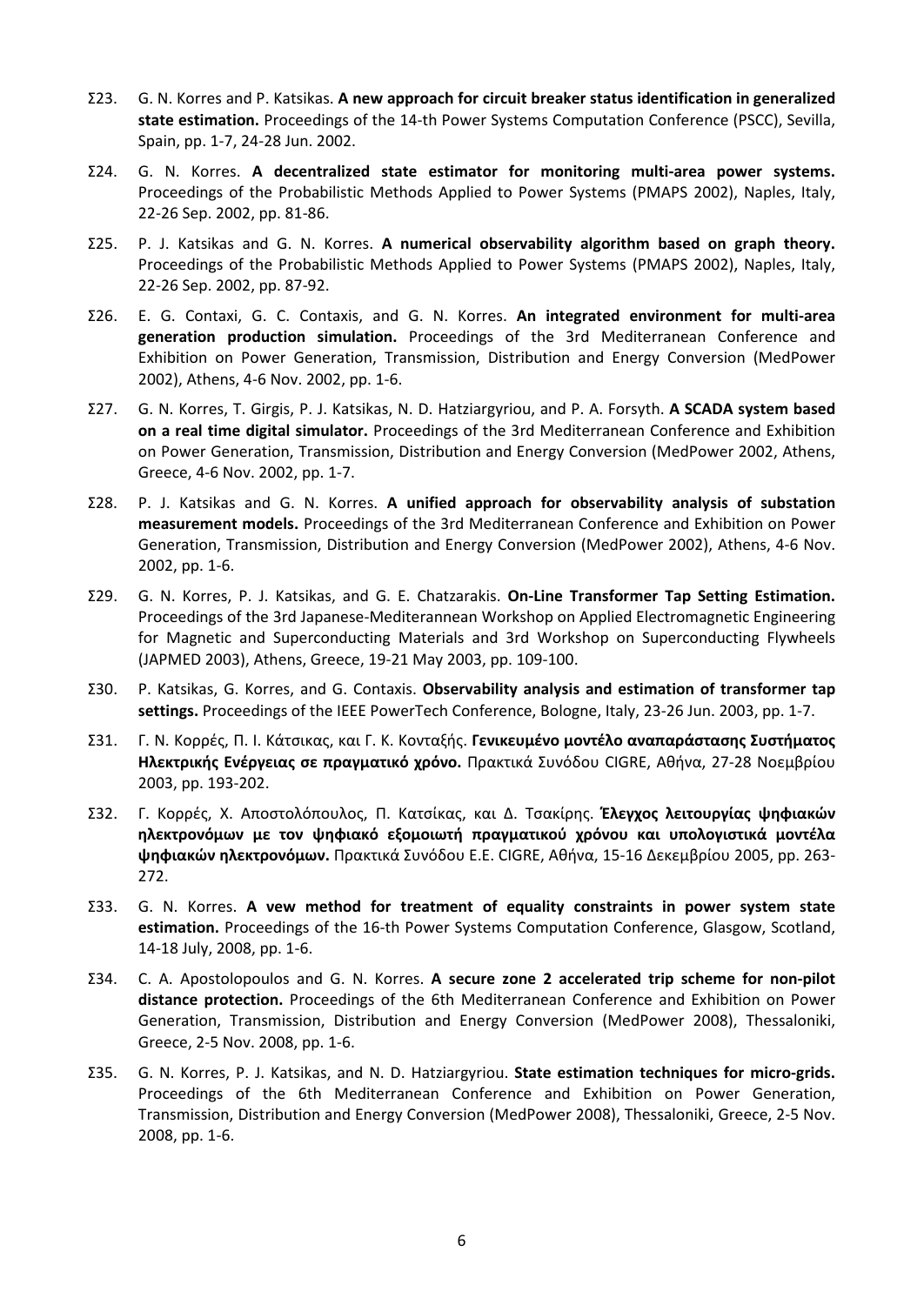- Σ36. G. N. Korres. **Multi-area power system state estimation.** Proceedings of the 6th Mediterranean Conference and Exhibition on Power Generation, Transmission, Distribution and Energy Conversion (MedPower 2008), Thessaloniki, Greece, 2-5 Nov. 2008, pp. 1-6.
- Σ37. C. A. Apostolopoulos and G. N. Korres. **ATP-EMTP evaluation of a new fault location algorithm for three-terminal transmission lines without knowing line parameters.** Proceedings of the EEUG Meeting 2009 & Eur. ATP-EMTP Conference, Delft, Netherlands, 26-28 Oct. 2009.
- Σ38. Γ. Κορρές, Χ. Αποστολόπουλος, Π. Κατσίκας, και Δ. Τσακίρης. **Ανάπτυξη προηγμένων εφαρμογών προστασίας σε συστήματα ηλεκτρικής ενέργειας με χρήση συγχρονισμένων μετρήσεων φασιθετών.** Πρακτικά Συνόδου Ε.Ε. CIGRE, Αθήνα, Δεκέμβριος 2009, pp. 1-6.
- Σ39. G. N. Korres. **A numerical algorithm for observability analysis based on Gram matrix.** Proceedings of the 7th Mediterranean Conference and Exhibition on Power Generation, Transmission, Distribution and Energy Conversion (MedPower 2010), Agia Napa, Cyprus, 7-10 Nov. 2010, pp. 1-6.
- Σ40. N. M. Manousakis and G. N. Korres. **Observability analysis for power systems including conventional and phasor measurements.** Proceedings of the 7th Mediterranean Conference and Exhibition on Power Generation, Transmission, Distribution and Energy Conversion (MedPower 2010), Agia Napa, Cyprus, 7-10 Nov. 2010, pp. 1-8.
- Σ41. G. A. Orfanos, P. S. Georgilakis, G. N. Korres, and N. D. Hatziargyriou. **Transmission Expansion Planning by Enhanced Differential Evolution.** Proceedings of the 16th International Conference on Intelligent System Applications to Power Systems (ISAP '11), 25-28 Sep. 2011, Hersonissos, Crete, pp. 1-6.
- Σ42. N. M. Manousakis, G. N. Korres, and P. S. Georgilakis. **Optimal Placement of Phasor Measurement Units: A Literature Review.** Proceedings of the 16th International Conference on Intelligent System Applications to Power Systems (ISAP '11), 25-28 Sep. 2011, Hersonissos, Crete, pp. 1-6.
- Σ43. Ν. Μανουσάκης, Γ. Κορρές, και Κ. Νικολόπουλος. **Εφαρμογές συγχρονισμένων δορυφορικών μετρήσεων φασιθετών σε ευφυή ηλεκτρικά δίκτυα.** Πρακτικά Συνόδου Ε.Ε. CIGRE, Αθήνα, pp. 1-6, Δεκέμβριος 2011.
- Σ44. G. N. Korres and N. M. Manousakis. **Combining Conventional and Synchronized Phasor Measurements in a Hybrid State Estimator.** Proceedings of the 1st International MARINELIVE Conference on All Electric Ship, 3‐5 June 2012, Athens, Greece, pp. 1-8.
- Σ45. G. N. Korres and N. M. Manousakis. **Optimal Placement of Phasor Measurement Units in Power Systems.** Proceedings of the 1st International MARINELIVE Conference on All Electric Ship, 3‐5 June 2012, Athens, Greece, pp. 1-8.
- Σ46. G. N. Korres and N. M. Manousakis. **A State Estimation Algorithm for Monitoring Topology Changes in Distribution Systems.** Proceedings of the PES General Meeting, 22-26 July 2012, San Diego, CA, USA, pp. 1-7.
- Σ47. G. N. Korres and N. M. Manousakis. **Observability Analysis and Restoration for State Estimation Using SCADA and PMU Data**. Proceedings of the PES General Meeting, 22-26 July 2012, San Diego, CA, USA, pp. 1-8.
- Σ48. P. S. Georgilakis and G. N. Korres. **Computer aided education on flexible transmission systems.** Proceedings of the 8th Mediterranean Conference and Exhibition on Power Generation, Transmission, Distribution and Energy Conversion (MedPower 2012), Cagliari, Italy, 1-3 Oct. 2012, pp. 1-6.
- Σ49. N. P. Theodorakatos, N. M. Manousakis, and G. N. Korres. **Optimal PMU placement using sequential quadratic programming.** 3rd MARINELIVE International Workshop on Prime Movers, 21- 23 Nov. 2012, Athens, Greece, pp. 1-7.
- Σ50. P. S. Georgilakis and G. N. Korres. **Mathcad-based education on modern transmission systems.** 3rd MARINELIVE International Workshop on Prime Movers, 21-23 Nov. 2012, Athens, Greece, pp. 1-8.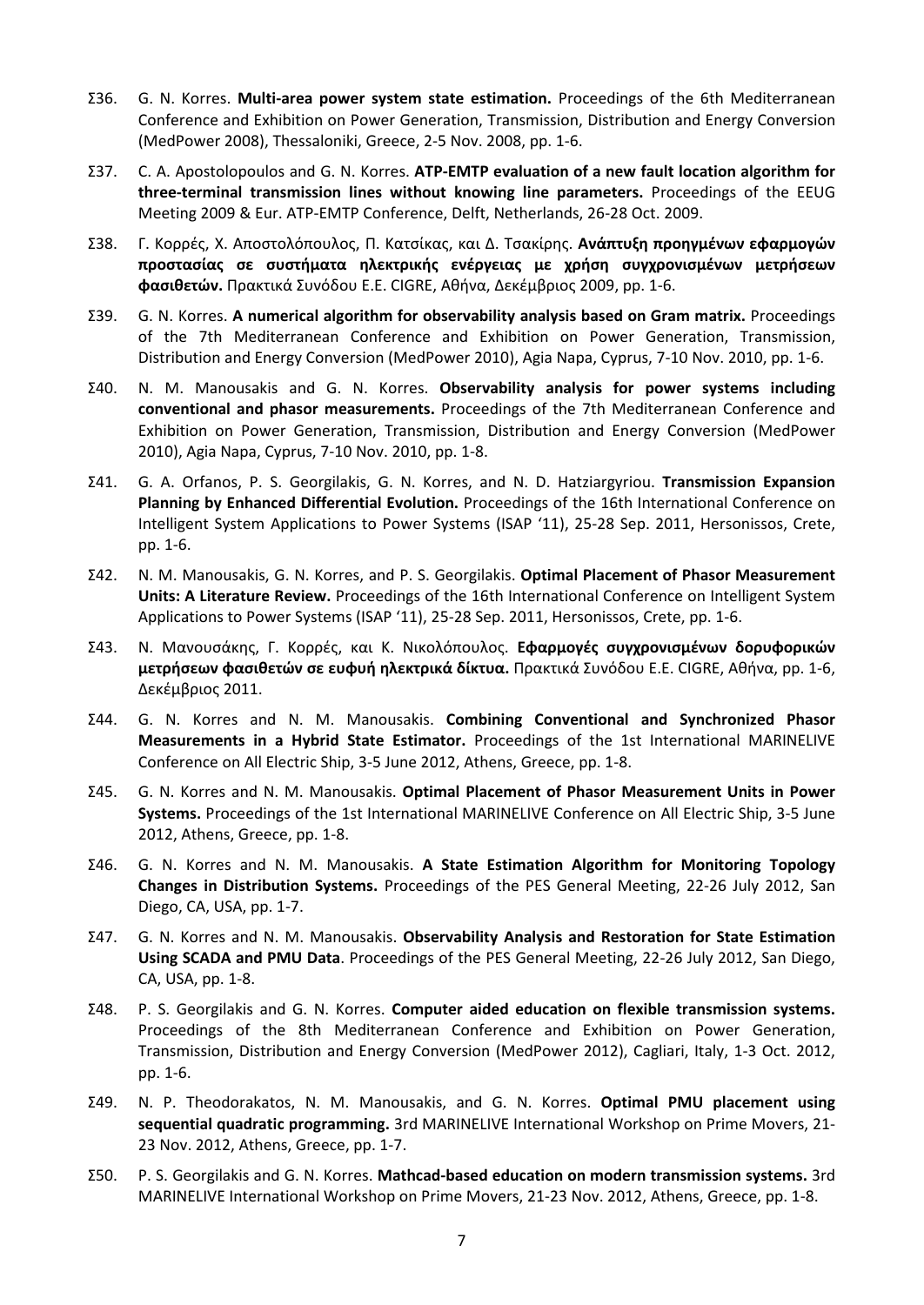- Σ51. N. M. Manousakis, G. N. Korres, J. N. Aliprantis, G. P. Vavourakis, and G.-C. J. Makrinas. **A two-stage state estimator for power systems with PMU and SCADA measurements.** Proceedings of the IEEE PowerTech Conference, Grenoble, France, 16-20 Jun. 2013, pp. 1-6.
- Σ52. Ν. Θεοδωρακάτος, Ν . Μανουσάκης, Γ. Κορρές. **Στρατηγικές επιλογές θέσεων συγχρονισμένων μετρέσεων φασιθετέν σε συστήματα ηλεκτρικής ενέργειας.** Πρακτικά Συνόδου CIGRE, Αθήνα, 12- 13 Δεκεμβρίου 2013, pp. 1-10.
- Σ53. Β. Παπασπηλιωτόπουλος, Δ. Καραλέξης, Γ. Κορρές. **Ρύθμιση & δευτερογενής έλεγχος ψηφιακού συστήματος προστασίας δικτύου ηλεκτρικής ενέργειας.** Πρακτικά Συνόδου CIGRE, Αθήνα, 12-13 Δεκεμβρίου 2013, pp. 1-15.
- Σ54. Θ. Ξύγκης, Γ. Κορρές, Γ. Καρλής. **Εφαρμογές των έξυπνων μετρητών ηλεκτρικής ενέργειας στα δίκτυα διανομής.** Πρακτικά Συνόδου CIGRE, Αθήνα, 12-13 Δεκεμβρίου 2013, pp. 1-16.
- Σ55. V. A. Papaspiliotopoulos, D. E. Karalexis, and G. N. Korres. **Description, setting and secondary testing of a digital protective relaying system.** Proceedings of the 12th IET International Conference on Developments in Power System Protection (DPSP'14), Copenhagen, Denmark, Mar. 2014.
- Σ56. N. P. Theodorakatos, N. M. Manousakis, and G. N. Korres. **Optimal PMU placement using nonlinear programming.** OPT-I An International Conference on Engineering and Applied Sciences Optimization, Kos Island, Greece, 4-6 Jun. 2014, pp. 1-19.
- Σ57. V. A. Papaspiliotopoulos, T. S. Kurashvili, and G. N. Korres. **Optimal coordination of directional overcurrent relays for distribution systems with distributed generation based on a hybrid PSO-LP algorithm.** Proceedings of the 9th Mediterranean Conference on Power Generation, Transmission, Distribution and Energy Conversion (MedPower 2014), Athens, Greece, Nov. 2014, pp. 1-6.
- Σ58. V. A. Papaspiliotopoulos, V. A. Kleftakis, P. C. Kotsampopoulos, G. N. Korres, and N. D. Hatziargyriou. **Hardware-In-the-Loop simulation of protection blinding and sympathetic tripping phenomena in modern distribution grids.** Proceedings of the 9th Mediterranean Conference on Power Generation, Transmission, Distribution and Energy Conversion (MedPower 2014), Athens, Greece, Nov. 2014, pp. 1-6.
- Σ59. N. M. Manousakis, G. N. Korres, and P. S. Georgilakis. **A detailed bibliographic analysis of optimal PMU placement problem in conventional power systems and in smart grids.** Proceedings of the 9th Mediterranean Conference on Power Generation, Transmission, Distribution and Energy Conversion (MedPower 2014), Athens, Greece, Nov. 2014, pp. 1-6.
- Σ60. T. C. Xygkis, G. D. Karlis, I. K. Siderakis, and G. N. Korres. **Use of near real-time and delayed smart meter data for distribution system load and state estimation.** Proceedings of the 9th Mediterranean Conference on Power Generation, Transmission, Distribution and Energy Conversion (MedPower 2014), Athens, Greece, Nov. 2014, pp. 1-6.
- Σ61. V. A. Papaspiliotopoulos, G. N. Korres, and N. D. Hatziargyriou. **Protection coordination in modern distribution grids integrating optimization techniques with adaptive relay setting.** Proceedings of the IEEE Power Tech, Eindhoven, Netherlands, 29 Jun.-2 Jul. 2015.
- Σ62. G. N. Korres, T. C. Xygkis, and N. M. Manousakis. **Optimal location of measurement devices in distribution grids via Boolean convex optimization.** Proceedings of the 23rd International Conference on Electricity Distribution (CIRED 2015), Lyon, France, 15-18 Jun. 2015, pp. 1-5.
- Σ63. T. Xygkis, N. Manousakis, G. Korres, and N. Hatziargyriou. **Distribution grid state estimation using load pseudomeasurements and topology identification techniques.** Proceedings of the 23rd International Conference on Electricity Distribution (CIRED 2015), Lyon, France, 15-18 Jun. 2015, pp. 1-5.